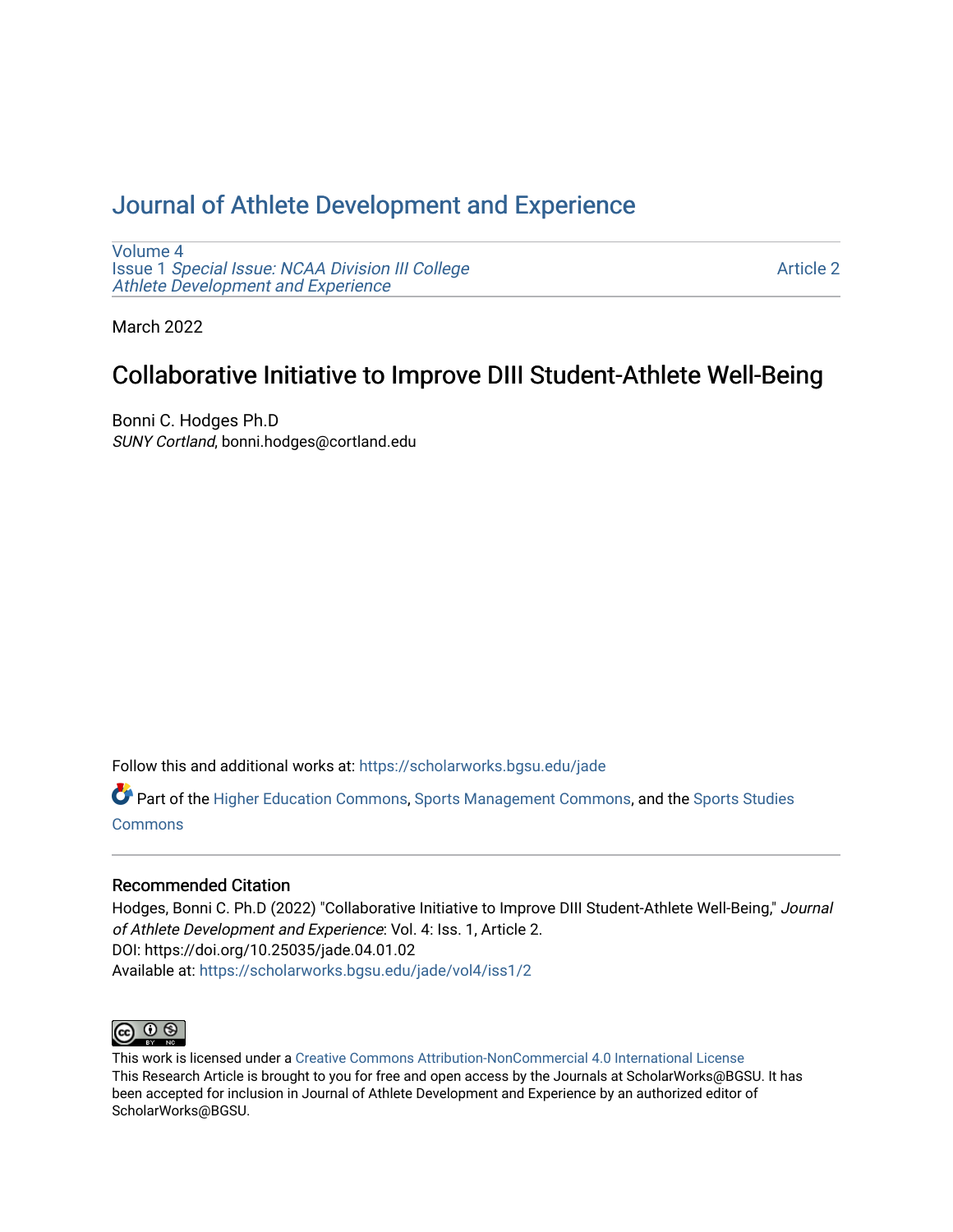## **Collaborative Needs Assessment to Improve NCAA DIII Student-Athlete Well-Being**

## **Bonni C. Hodges** *SUNY – Cortland*

A B S T R A C T

*The professional literature contains little focused specifically on NCAA DIII. NCAA Goals data provide an overview of common characteristics and challenges of DIII student-athletes. However, the large number and variety of DIII member institutions merit DIII athletic programs assessing the needs and well-being challenges of its studentathletes and to create and tailor programs and interventions to support student-athlete well-being. A needs assessment of student-athlete well-being issues was carried out at an institution with a large DIII program. Part one, reported here, used focus groups of student-athletes, coaches, athletic trainers, and athletics administrators. Results suggested well-being challenges at this institution were largely associated with poor diet, stress, lack of adequate sleep, and alcohol use. Fear of missing out, lack of and poor coping skills, poor interpersonal communication, lack of self-advocacy skills, and lack of other "adulting" skills made it difficult to manage and balance their lives. Lack of balance along with lack of resilience emerged as main contributors to the behaviors and environments creating well-being challenges for the SAs. Part two should further document and validate factors impacting student-athlete well-being through a survey of all student-athletes. This needs assessment can serve as a model for others.*

Keywords: DIII, student-athlete, well-being

Well-being issues faced by student-athletes (SAs) generally mirror the overall student population, yet the implications may be different and accessing services more problematic (Egan, 2019). Common well-being issues for SAs include mental health (Egan, 2019), especially anxiety, depression, and high levels of stress; misuse of alcohol and marijuana (National Collegiate Athletic Association [NCAA], 2018); lack of restorative sleep (Kroshus et al., 2019); and poor diet (Karpinski, 2012). Time demands and schedules of SAs can interfere with self-care and decrease access to existing programs and services, especially for SAs in NCAA Division II and Division III programs (Nite, 2012). Time commitments to both academics and athletics increased in hours across all NCAA divisions between 2010-2019 (NCAA, 2016; NCAA, 2020). Moreover, SAs well-being challenges can affect retention of SAs in athletic programs and at their institutions (Hodges & Griffin, 2021). The professional literature in health promotion, health education, college health, and intercollegiate athletics in the United States contains few articles on SAs focused specifically on NCAA DIII and well-being in particular. This is a major gap in the literature, as DIII is the largest of the three NCAA divisions with 445 member institutions across 43 conferences (NCAA, n.d.a). Almost 40% of NCAA athletes compete at the DIII level.

Health, wellness, and well-being are related terms often incorrectly used interchangeably. For clarity, it is useful to think of health as physical, social, emotional, and mental well-being and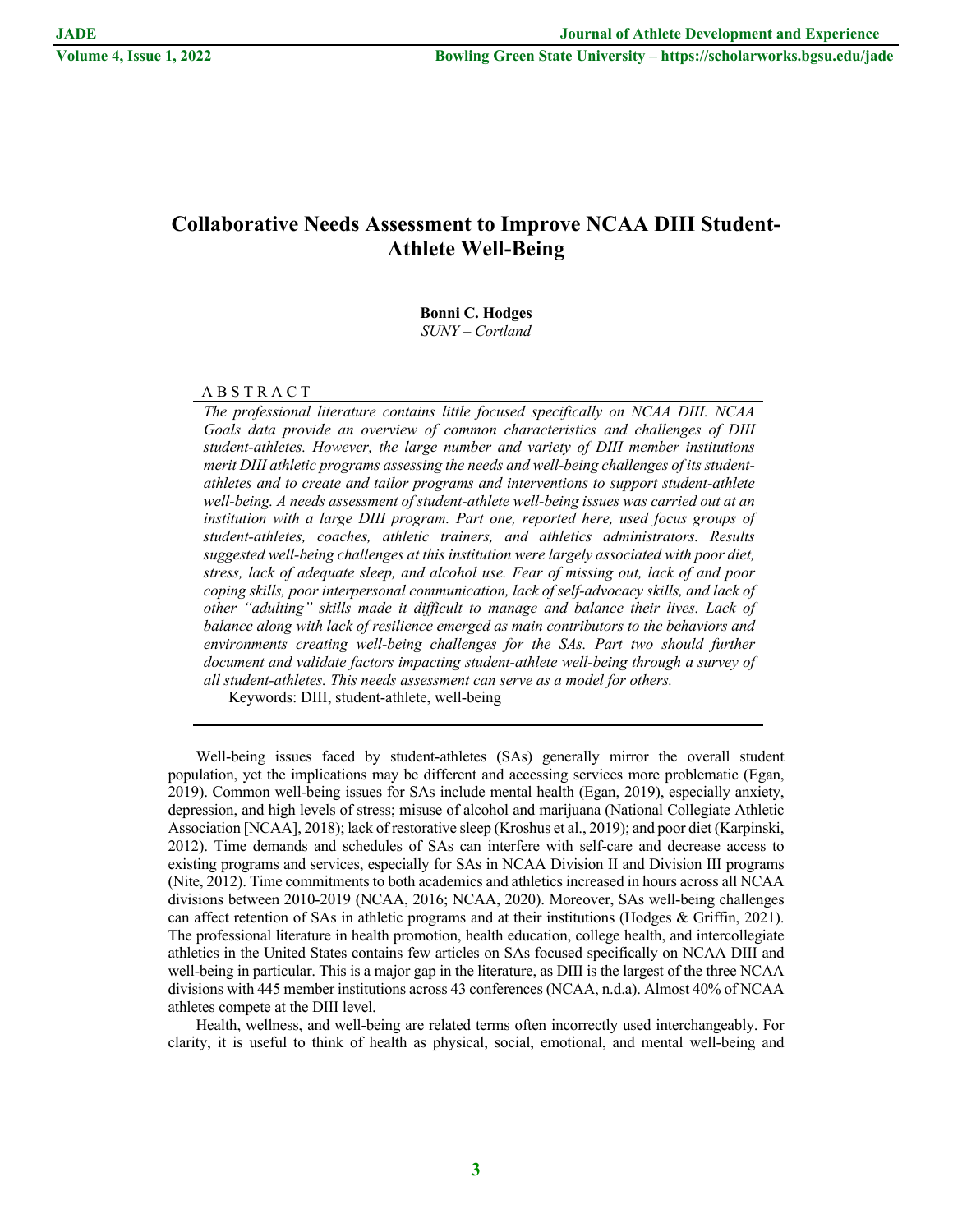wellness as the processes we use to achieve these aspects of well-being (Stoewen, 2015). Dodge et al. (2012) define stable well-being as the "balance point" (p. 229) between psychological, social, and physical challenges and resources. Their definition acknowledges this balance fluctuates much like a seesaw, and individuals need skills and other resources to address challenges in order to achieve and maintain the equilibrium necessary for stable well-being.

While NCAA Goals data (NCAA, 2020) provides an overview of common characteristics and challenges of DIII SAs, the large number and variety (e.g., enrollment, numbers of athletics teams, private vs. public, endowment) of DIII member institutions merit DIII athletic programs assessing the needs and well-being challenges of its particular SAs to create and/or tailor programs and interventions. Needs assessments are a form of action research in that they are descriptive investigations intended to produce knowledge to be used to create practical outcomes intended to improve the lived experiences of the group of interest (Bradbury & Reason, 2003; Koshy et al., 2011; Minkler & Wallerstein, 2003) and may contribute to new forms of understanding (Bradbury & Reason, 2003). Community-based participatory research (CBPR) (Minkler & Wallerstein, 2003) is a form of action research that actively involves stakeholders and other members of the group of interest in planning and assisting with research activities, as respondents, and to validate initial findings as generally representing their experiences (Green & Kreuter, 2005; Hodges & Videto, 2011; Minkler & Wallerstein, 2003). Action research and CBPR practices commonly are employed in community and public health, especially as part of needs assessments for program planning.

The NCAA Sports Science Institute (2017) encourages athletics programs to conduct needs assessments in the area of substance use as part of building intervention and prevention programs for their institution's SAs. Targeted and tailored interventions have the greatest chance for positive outcomes (Green & Kreuter, 2005; Hodges & Videto, 2011). Assets and needs assessments of DIII SAs that are designed to include a look at determinants of well-being assist programs in enhancing SA well-being and embodying the DIII ethos of developing well-rounded adults through the provision of a comprehensive educational experience (NCAA, n.d.b.).

Becoming one of the national leaders in promoting the well-being of all campus community members is one of four strategic plan priorities of a medium-sized (approximately 6000 students) public college in the geographic northeast with a NCAA Division III athletics program (23 teams; 700+ SAs). Enhancement of support for SA well-being had been an item of discussion among athletics staff for a number of years. Lack of adequate time, money, and personnel made it difficult for athletics staff to move forward with planning or implementing new initiatives around SA wellbeing. The dearth of existing health promotion materials and resources dedicated to SAs at the DIII level compounded the challenges. Several informal discussions between the athletics director and the author, a health department faculty member with experience designing health promotion initiatives for sports-related entities, resulted in a collaboration between the athletics department and the faculty member. The faculty member primarily teaches courses in the master's degree programs and an upper-level undergraduate course in health program assessment and evaluation. They have no administrative responsibilities, and the department typically has fewer than 10 SAs across its four undergraduate majors. The collaboration employs a public health approach to addressing SA wellbeing issues: assessment of needs and determinants to identify and verify issues and to raise awareness among stakeholders; identification of specific risk factors in the SA population; development of targeted interventions; and implementation and evaluation of the interventions.

The purpose of the initial needs assessment was to identify SA quality of life and well-being issues at this institution along with behavioral and environmental factors that may be contributing to these issues. Results from the initial assessment would be used to inform the next steps of the needs assessment and the resulting initiatives.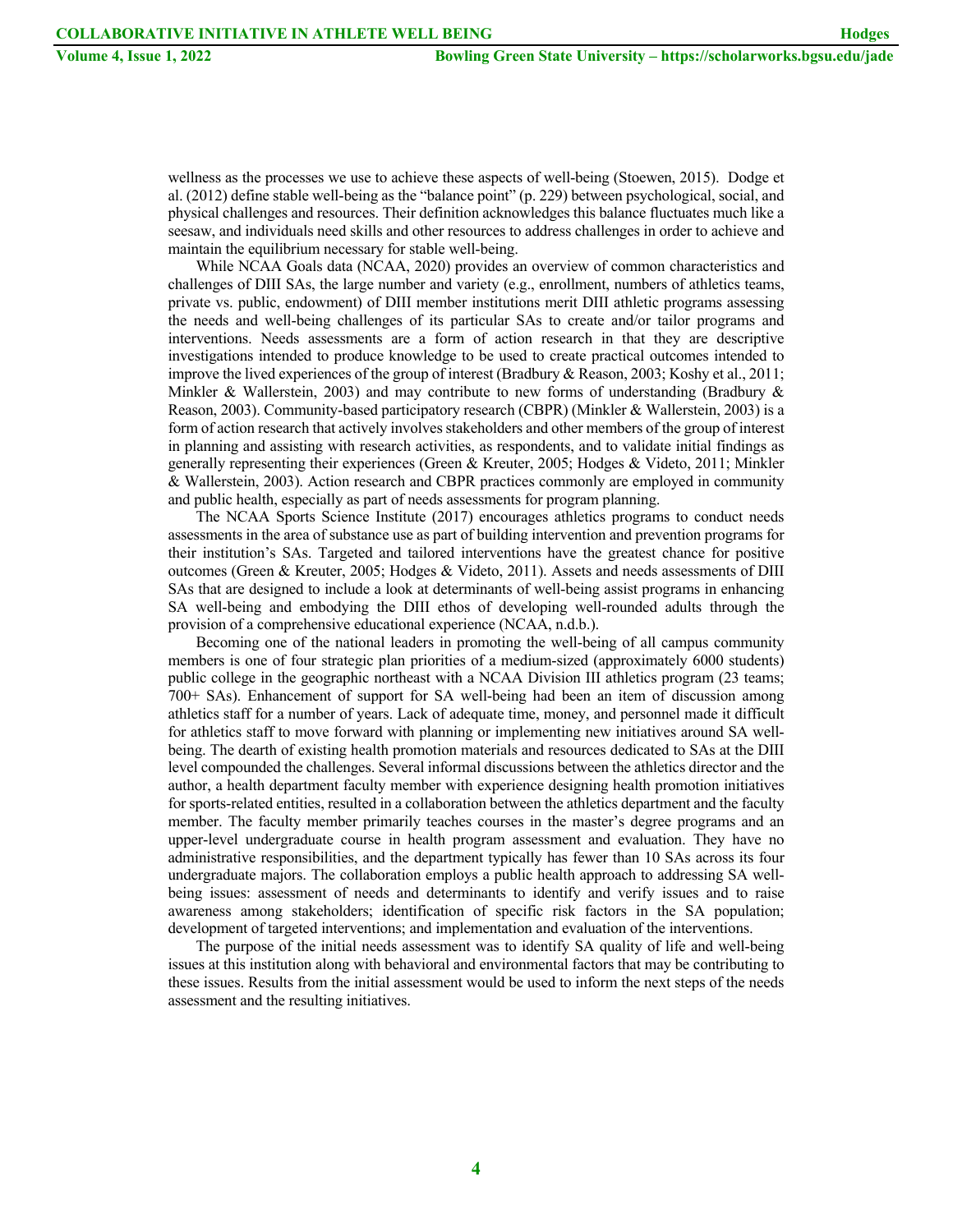## **Theoretical base**

## **Figure 1**

*Social Cognitive Theory and Student-Athlete Well-Being*



Adapted from Bandura, 1986

Social cognitive theory (SCT) (Bandura, 1986) provides the foundation for this initiative (see Figure 1). According to SCT, the personal characteristics, environments, and behaviors of a SA all interact with and have an effect on each other. SA well-being-related behaviors are modeled and reinforced by other SAs, coaches, team captains, teammates, and athletic trainers; and engagement in well-being-enhancing behaviors is more likely the higher the degree of confidence the SA has in carrying out the behavior (self-efficacy). Both knowledge and skills related to well-being-enhancing behaviors are necessary, and SAs need to expect that engagement in well-being-enhancing behaviors results in positive outcomes for their athletic performance, academic achievement, and other goals they may have. Studies have found that SAs themselves, in addition to teammates, coaches, and other athletic personnel such as athletic trainers (AT), influence the development of norms and act as models around well-being-related behaviors (Pitts et al., 2018; Seitz et al., 2014).

SCT as it might apply to SAs and well-being-enhancing behaviors suggested two overarching questions that guided the overall initiative:

- 1. What environment changes and supports can Division III athletics departments create and maintain that enhance SA well-being-enhancing behaviors?
- 2. How can Division III athletics departments create realistic outcome expectancies, model well-being-enhancing behaviors, and build well-being-enhancing self-efficacy in their SA?

#### **Method**

The Precede-Proceed model (Figure 2; Green & Kreuter, 2005) was used to guide planning of the needs assessment. The initial needs assessment activities, reported in this paper, were intended to identify factors aligning primarily with Phases 1 (quality of life) and 2 (behaviors and environments) and were used to inform the second part of the needs assessment. Subsequent needs assessment activities were designed to confirm and expand upon the results of the initial needs assessment and to identify Phase 3 factors, such as those that contribute to behaviors and environments impacting SA well-being challenges identified in Phase 1. The results of the needs assessment activities will be used to prioritize and plan initiatives to foster the well-being of SAs at this institution.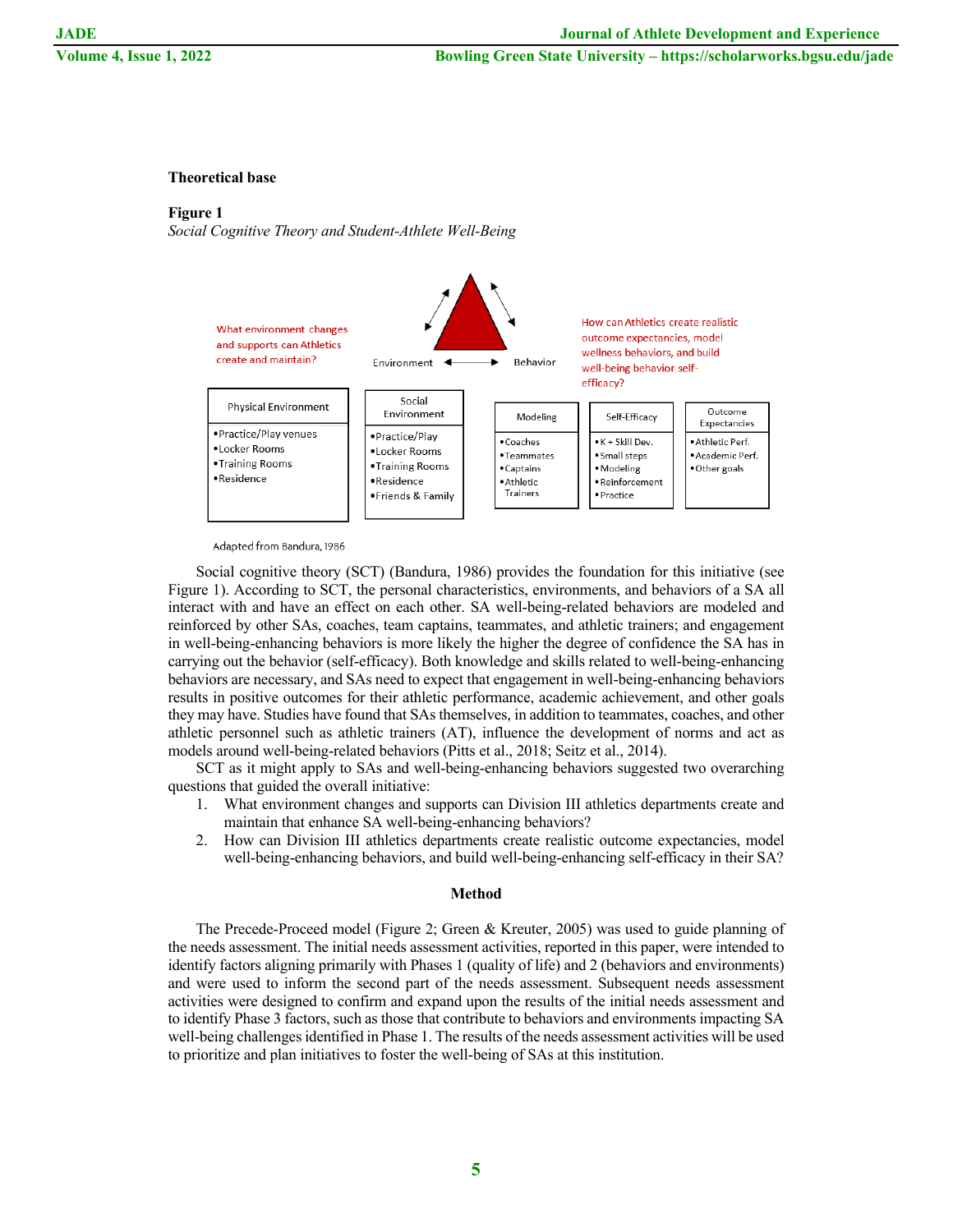

**Figure 2**

*DIII Student-Athlete Well-Being Needs Assessment Framework*

Adapted from: Green, L. W, & Kreyter, M. W. (2005). Health program planning: An educational and ecological approach (4th ed.). McGraw-Hill.

Needs assessments by nature are intrinsic case studies designed to understand the situation of the particular case (Creswell & Creswell, 2017; Merriam, 1998). Focus groups and key informant interviews using semi-structured questions were employed as the initial needs assessment activities to explore and understand SA well-being challenges at this institution. Key informants are individuals in positions to have information about specific topics or communities (Bartholomew et al., 2006; Hodges & Videto, 2011). Focus groups are structured discussions with small targeted groups to ascertain beliefs, attitudes, perspectives, and perceptions. Both are recommended and commonly used in needs assessments for health promotion program planning (Bartholomew et al., 2006).

The acceptance and support of stakeholders was crucial to moving forward with the initiative (Bradbury & Reason, 2003). At the invitation of the athletic director, the faculty member presented the purpose of the collaboration and the plan for the initial needs assessment at a regularly scheduled athletics staff meeting attended by coaches, ATs, and athletics administrators. The group was supportive and indicated it looked forward to participating. Subsequently, approval to conduct the needs assessment was granted by the Institutional Review Board.

The sampling frame included all head coaches, athletic training staff, and student-athlete advisory committee members (SAAC). All head coaches ( $n = 19$ ), athletic training staff ( $n = 8$ ), and SAAC members ( $n = 26$ ) were invited via email to participate in a homogenous focus group (e.g., only SAAC members, only coaches, only ATs) designed to elicit their perceptions of the well-being challenges faced by SAs at the institution. SAAC members were upper-class SAs who represented each of the intercollegiate athletic teams. A follow-up email sent one week after the initial email served as a reminder. Coaches and athletic training staff wishing to participate signed up by sending an email to the faculty member. In order to include as many coaches and ATs as possible, those indicating willingness to participate in a focus group but unavailable for those scheduled for their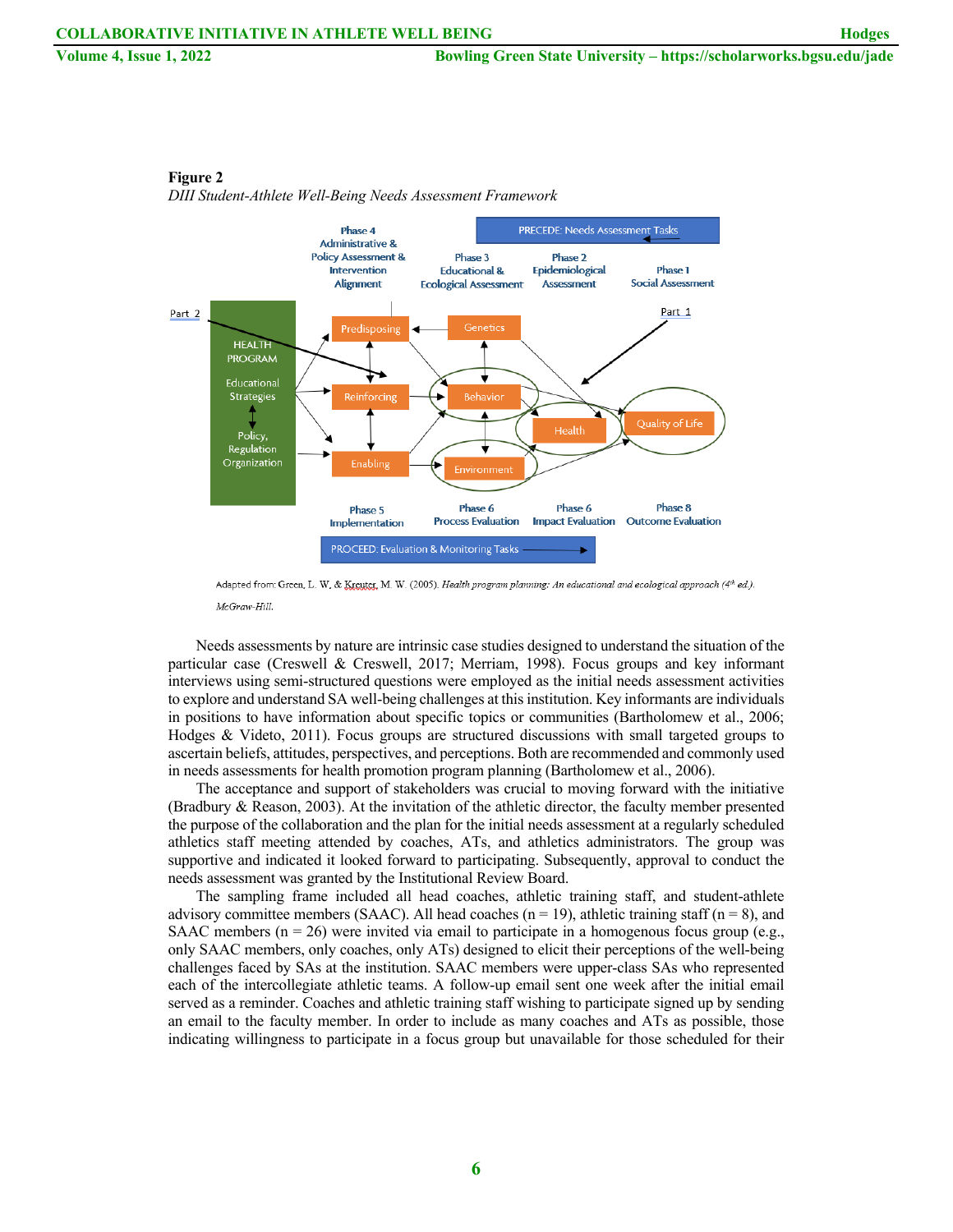respective homogenous group had the option of responding to the questions as a key informant through a face-to-face or a telephone interview. The athletics director and the associate director of athletics/athletics coordinator for student services were asked to participate in key informant interviews. Two focus groups were scheduled for the coaches and one for the ATs. In consultation with the SAAC advisor, only one focus group was scheduled for the SAAC during its regularly scheduled meeting time due to scheduling issues and general attendance patterns at SAAC meetings. The email invitations provided the date and times of the focus group, an invitation to participate, and reinforced participation was voluntary.

Questions for each focus group were designed to elicit perceptions of well-being challenges experienced by SAs at this institution, behaviors that may contribute to the well-being challenges identified, possible physical and social environment contributors to well-being challenges noted, and identification of well-being issues particular to first year SAs. A draft set of questions was reviewed for clarity by a coach and an AT from a different DIII institution of similar enrollment and number of teams, and a recently graduated SA; minor revisions to question wording were made based on the feedback. Draft question reviewers recommended that a list of possible health and well-being issues be available to share with focus group and key informant interview participants to provide clarification and to spur discussion if needed. A 20-item health and well-being issues list was developed through a review of the college health and SA health literature. The questions used with the coach and AT focus groups are found in Table 1. For the SAs, Question 1 was reworded to: "*I want you to think about your experiences as a student-athlete and those of your teammates and other student-athletes."*

## **Table 1**

*Coach and Staff Athletic Trainer Focus Group Questions*

- 1. I want you think about your student-athletes of the last 3-5 years. Aside from athletic injuries, what types of health and well-being issues did you see or were shared with you that were likely to have had a negative impact on student-athlete academic and/or athletic performance? The list you have been given provides a few common examples, but we are interested in any that might come to mind.
- 2. What behaviors, or lack of behavior, do you think may have contributed to the health and wellbeing issues you have seen in your student-athletes?
- 3. What things having to do with physical environments (e.g., residences, locker rooms, classrooms, practice/play venues, places in the community) and social environments do you think may have contributed to the health and well-being issues you have seen in your studentathletes?
- 4. Are there any health and well-being issues that seem to you to be particularly present for firstyear student-athletes? What are they?

The focus group discussions were led by the faculty member, an experienced focus group facilitator. During each coach and AT focus group, one of two trained student research assistants took notes on non-verbal reactions and responses as well as the general nature of the responses; both took notes during the SAAC focus group. Prior to beginning the questions, participants were read an informed consent statement indicating responses were confidential, they could choose to not respond to any question or stop participation at any time without consequence, and that by participating in the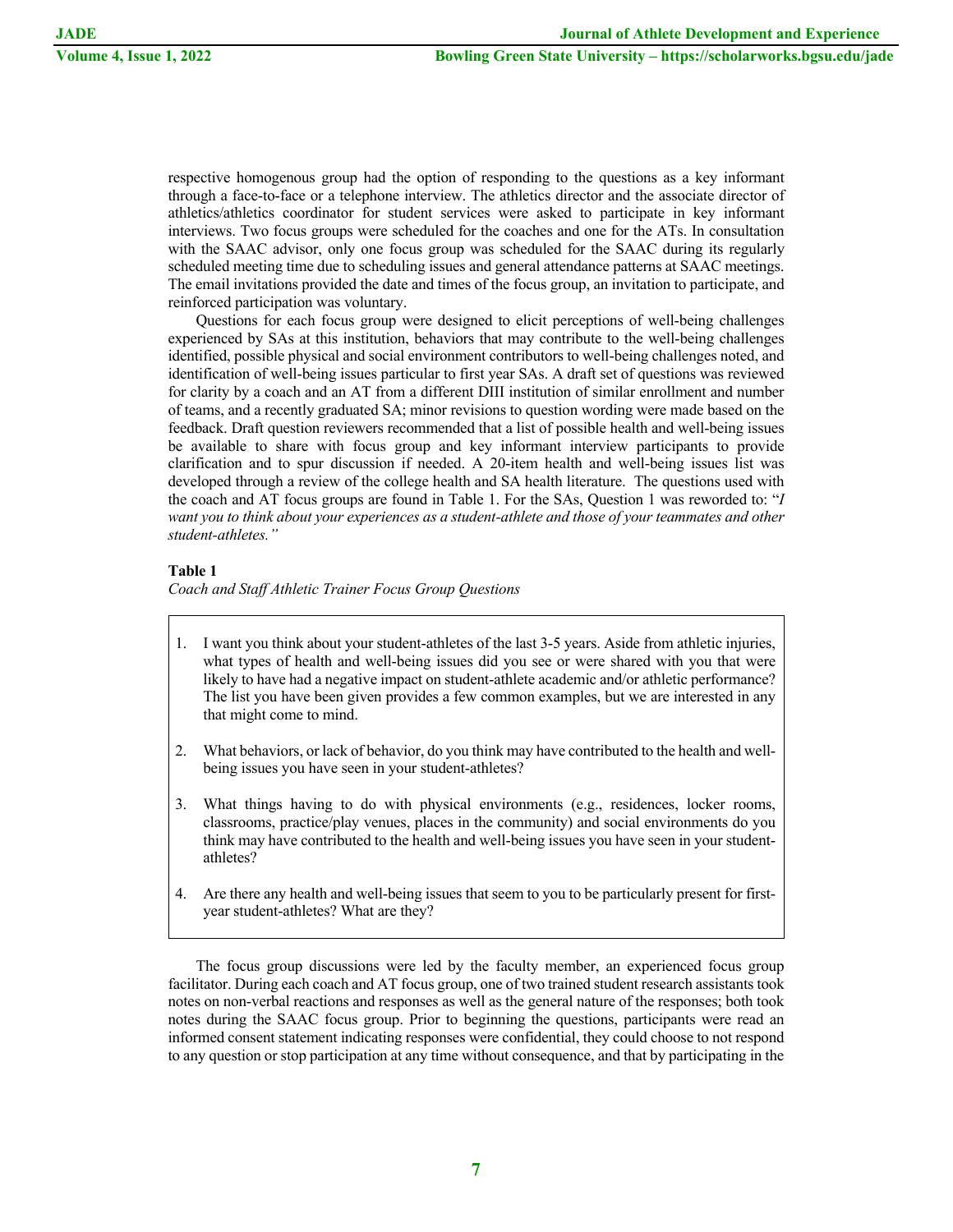discussion they were giving their consent to include their thoughts. Participants were informed that the discussions were being audio-recorded, and asked to not use any individual or team names. The focus group discussions were audio-recorded and transcribed by the research assistants within one week. Notes taken during the focus groups were embedded within the discussion transcripts.

Due to scheduling issues, one coach opted for a key informant interview. This coach and the two athletic administrator key informants scheduled individual face-to-face interviews conducted by the investigator. Notes from the key informant interviews were transcribed by the investigator within 24 hours of the interview.

Deductive and inductive approaches and in-vivo coding were used to analyze the data (Saldaña, 2013; Thomas, 2006). Coding processes were guided by Miles et al. (2020). During the first phase, the faculty member and two research assistants performed a close independent reading of all transcripts for provisional coding based on common SA well-being challenges identified in the literature. A second reading for concept coding followed, after which provisional and concept codes were preliminarily organized based on the Precede-Proceed framework Phases 1 and 2. Pattern coding then was used to identify themes. Themes then were identified and categorized specific to SAs, coaches, ATs, and athletic administrators. Consensus across coders was reached before moving to the subsequent round of coding and theme identification. Preliminary findings were shared for validation with the athletics director, an assistant coach, and a former SA who had used up their eligibility. Stakeholder review of preliminary findings is a recommended element of needs assessment practice based in CBPR for health promotion program development (Green & Kreuter, 2005).

### **Results**

#### **Participants**

One-hundred percent of ATs, athletics administrators, and SAAC members who were invited chose to participate in a focus group. Seventeen of 19 head coaches (89%) participated. Two head coaches brought one of their assistant coaches (See Table 2).

#### **Table 2**

*Focus Group Participants*

|                            | Coaches    | Athletic<br><b>Trainers</b> | <b>SAAC</b> | Athletics<br>Admin. |
|----------------------------|------------|-----------------------------|-------------|---------------------|
| Focus Group                |            |                             | 26          |                     |
|                            | [2 groups] |                             |             |                     |
| Key Informant<br>Interview |            |                             |             |                     |

Three overarching themes emerged from the analysis of the focus groups and key informant interviews.

## *Theme 1: Challenges Managing and Balancing Their Lives*

SAs have challenges healthfully managing and balancing their academic, athletic, and social lives and thus get physically and mentally "worn down." The situation is exacerbated by and contributes to poor diet, lack of adequate sleep, and a decreased resistance to illness; a "fear of missing out" (FOMO) adds to anxiety, stress, other mental health issues, and unhealthy coping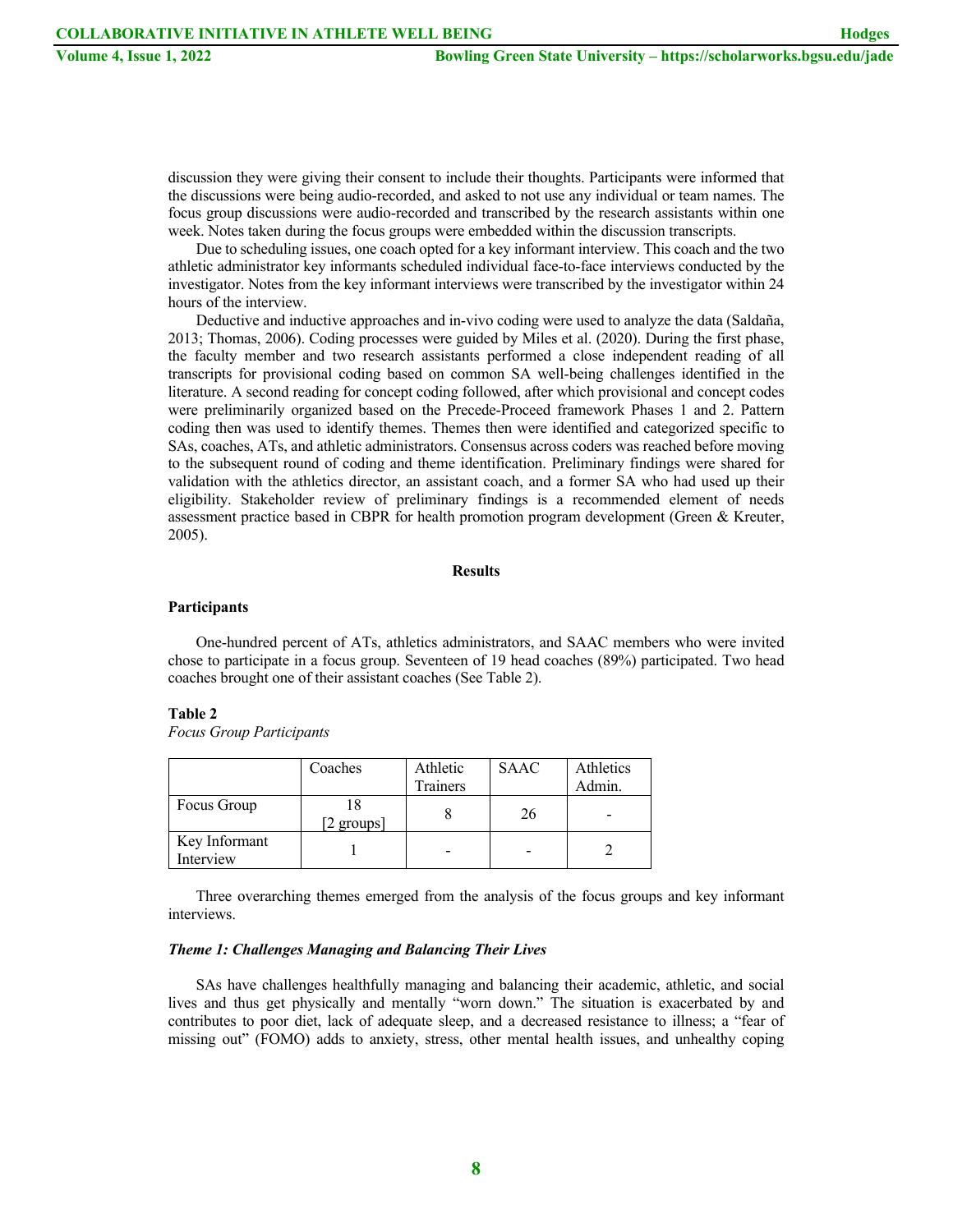**Volume 4, Issue 1, 2022 Bowling Green State University – https://scholarworks.bgsu.edu/jade**

behaviors. While prominent across all groups, these challenges were the overarching theme emerging from the SAAC focus group. SAAC members noted that a lack of skills to appropriately cope with struggles to balance academic, athletic, and social needs and commitments was a challenge to SAs in general. Many SAAC participants nodded in agreement when statements such as these were made:

I think that a lot of athletes are under a lot more stress than what is seen. It's so hard to fit in other things besides sports, even classes. I can't join any other clubs or get a job on campus because of my busy sports schedule and classwork even though I would really like to… I am stressed because I can't do a lot of the things I would like to on campus, because of my practice and game schedules. Missing classes for games also really sucks, especially for games that are earlier in the week (Tuesdays and Wednesdays), and this adds to my stress. (SAAC participant)

…academic probation due to academic upkeep or lack thereof due to struggling to do so [many head nods in agreement] with practice hours on field then hours of classwork struggle. Some [student athletes] are on academic probation because of it so it is hard to balance. (SAAC participant)

Many athletes here have similar demands of DI athletes, like time and energy, and do not receive the same advantages of being DI. I chose [this college] because it's competitive but still DIII. I didn't expect to spend the majority of my day contributing to the sport – even during the offseason. (SAAC participant)

SAAC participants also suggested "coach-initiated" drama such as "pitting athletes against each other" created challenges to the social environment and made it more difficult to cope.

Coaches, in particular, saw FOMO as a large contributor to SA well-being challenges. One coach noted:

But then again I think it goes back to that, that's when everybody is hanging out after hours and it's that fear of missing out on everything, that they – I've got to be a part of this because in two, three weeks when someone is telling a joke, I get to say I was there, I get to laugh just as hard as everybody else because I was there and not be on the outside.

A different coach perceived:

…they are afraid to say no, a lot of them. You know? Especially the younger guys. They don't want to say no [to drinking alcohol]. They don't want to be – They don't want to miss anything. They always feel like 'I got to be a part of it.'

Another coach shared:

One student got two tickets [alcohol violations] from going out – she went out for a friend's birthday – didn't want to miss out. When asked: "What would it matter if you missed out?" she said, "Instagram and pictures."

In agreement, one SAAC member pointed out: "Most [student athletes] do not like to miss things."

## *Theme 2: Lack of Resilience*

Lack of resilience emerged as one of the strongest themes across non-SA participants. Fear of failure and the inability to "deal with" or face failure in order to improve academic, athletic, or social performance; lack of healthy coping skills; and not being good at taking negative feedback or constructive criticism illustrated this lack of resilience. "They are fragile," commented one coach to near universal agreement. Longtime coaches (20+ years), ATs, and athletic administrators reported lack of resilience had become a greater problem over the past 10 years.

Alcohol use, and to some extent marijuana, was alluded to as inappropriate ways SAs coped with stress and engaged socially. Excessive alcohol use was seen as connected to SA lack of resilience. The non-SA participants recognized these substance use behaviors can and do contribute to academic, athletic, and social challenges experienced by SAs. Coaches saw alcohol use as a social norm for SAs and expected use of alcohol to occur. However, they noted excessive use, frequency, and amount contributed to SA well-being challenges. An athletic administrator with more than 20 years of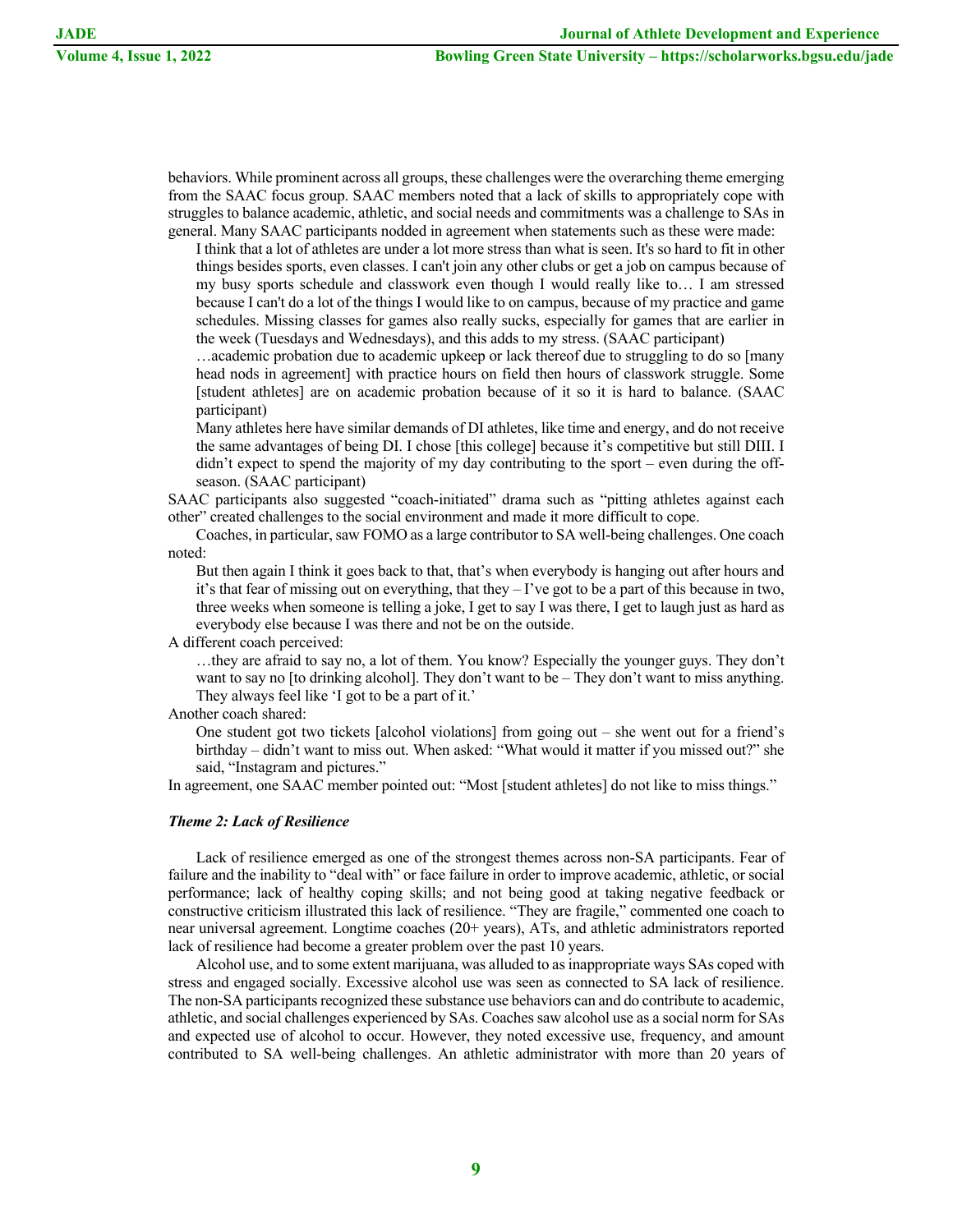athletics experience pointed out: "Drinking [alcohol] has always contributed [to problems]." A coach with more than 20 years of experience noted:

Alcohol use…affects performance in classroom, school, practice, work – not getting enough sleep if they go out all the time (three or four nights a week), there is a pressure for them to go out to every party and three different bars – affects everything.

Another coach connected alcohol use with FOMO by saying: "Frequency of alcohol use is a part of it [creating health and well-being problems] – It's not even about amount of consumption, it's about just going out, FOMO." An AT acknowledged the use of alcohol as a maladaptive coping mechanism: "Middle classes (i.e., sophomores and juniors) have learned substance abuse options to deal with stress, freshmen haven't learned about these yet, and seniors have outgrown it."

While use of specific substances rarely was mentioned by SAAC participants, it was implied that "partying" included alcohol use and was part of what needed to be balanced as a SA.

SAAC participants thought programs and services to help them develop skills to balance their lives would improve the situation for many. "Coping skill development would be good [to have available]" noted one SAAC participant, with most focus group participants nodding their heads in agreement.

## *Theme 3: Lack of "Adulting" Skills*

Lack of "adulting" skills, as several put it, was a prominent theme across the non-SA groups. Not accepting responsibility, with it being "always someone else's fault"; poor self-care skills; lack of self-discipline; and lack of or poor interpersonal communication skills and self-advocacy skills, with SAs reluctant to discuss much of anything face-to-face with coaches, ATs, faculty, or professional staff, all were viewed as lacking in many SAs. Coaches, ATs, and athletic administrators strongly felt that current SAs have had too much done for them by their parents, and as a result reach college lacking many of these "adulting" skills. They see that once on their own, SAs struggle with advocating for themselves (e.g., about injury/sickness or in communicating with the coach or professors). They indicated many parents of SAs continue to do things for their children that the SAs should be doing for themselves. There was consistency across coaches, ATs, and athletic administrators in their perception that this situation greatly contributes to the well-being challenges they see in their SAs. Three different coaches commented:

[The] reason they have no common sense – everyone has been doing things for them –their parents – they don't have the skill-set to plan and do things for themselves. Coaches try to teach them behaviors that parents should have taught them.

They don't come to the team with skills to make a schedule or other simple skills – need someone to show them and tell them how to do everything – you could take away a lot of the anxiety if they had the skills.

They don't know how to cook for themselves and they are 18-, 19-, 20-year-old men. And I look at them like you've got to be kidding me. Like you haven't done any of this yourself.

#### *Prominent Themes for First-Year Student-Athletes*

There was general agreement across all groups that poor eating behaviors, not asking for help, challenges of balancing new social and "party" life with everything else, and poor interpersonal communication and/or self-advocacy skills were particular challenges for first-year athletes. A lack of "adulting" skills was very apparent in the responses. The perception was that these challenges particularly were acute for first-year, fall sport athletes: "Fall sport athletes have it the worst – just thrown in with no transition," as one SA put it.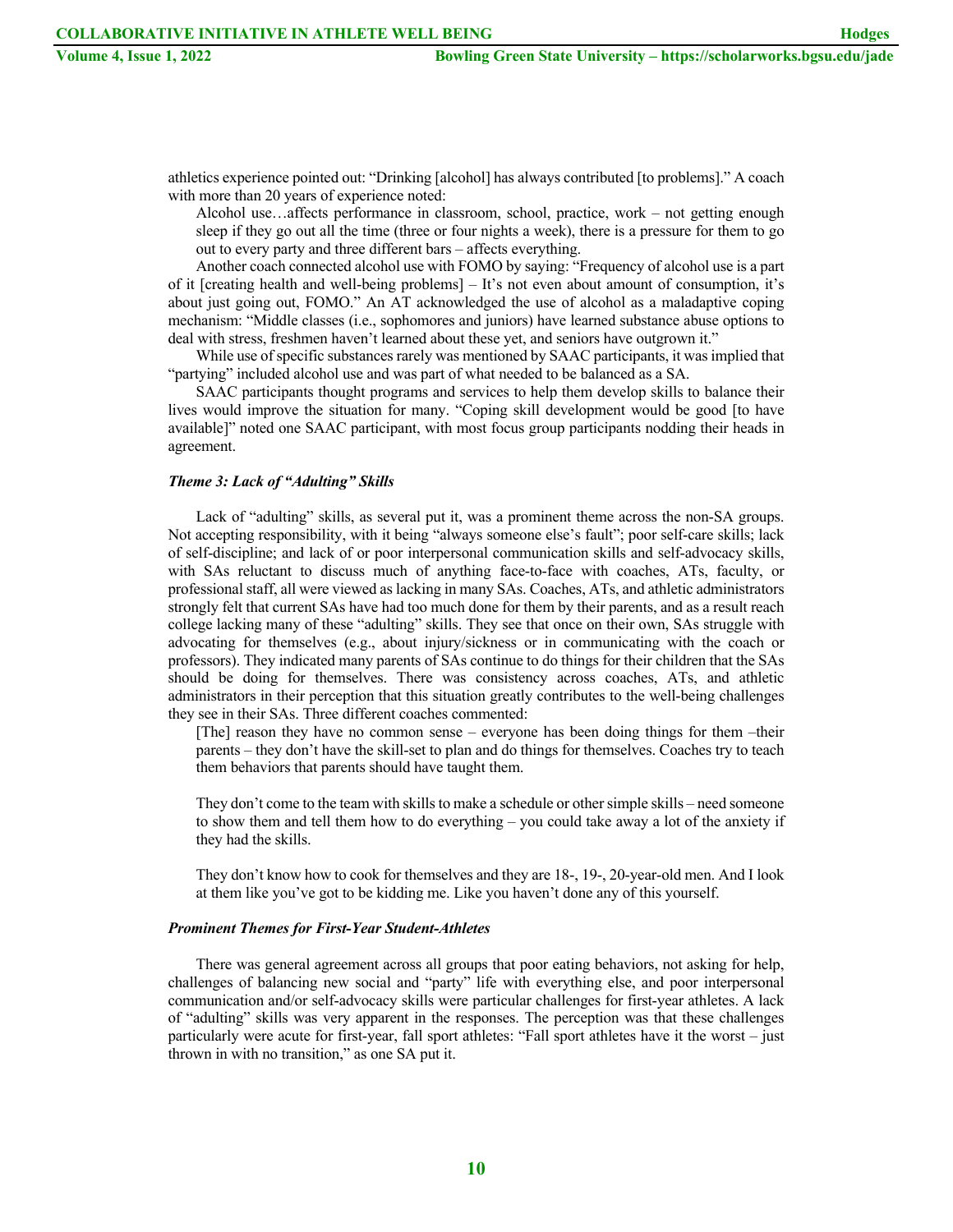## *Prominent Themes for Gender-Based Differences*

Several themes associated with well-being challenge differences in SAs on women's teams and men's teams were identified. There was a perception of a greater stigma for SAs on men's teams around acknowledging any struggles, but especially those related to mental health. SAs on women's teams were perceived to be "stronger" – better at managing infectious diseases such as colds or mild cases of influenza and engaging in more self-care when worn down. The perception across groups was there was more personal "drama" on women's teams; that very close connections among teammates and a willingness to communicate about personal challenges both helped and hindered female SAs anxiety levels, feelings of inability to balance, and academic and athletic performance. As one coach noted:

Culture makes them feel connected – like they are part of something. Kids talk to each other about issues – becomes a worry and a distraction for the whole team – it is a burden – it doesn't go away – issues are shared with everyone. The burden of trying to help someone caused one girl to go home.

And a SAAC participant shared: "[There is] personal drama on buses...girls hold grudges."

#### **Discussion**

The prominent themes reflect the SCT constructs of modeling, social environment, self-efficacy, and outcome expectancies. FOMO is an element of the social environment that models behaviors for the SAs. Team culture emerged as an element of the social environment perceived to contribute to behaviors such as alcohol consumption and inability to balance demands, and also was thought to contribute to anxiety. SAs mentioned the need for coping skills training, suggesting a lack of selfefficacy when engaging in actions that would increase resilience and decrease anxiety. While coaches, ATs, and athletics administrators noted the effects of excessive alcohol consumption and lack of "adulting" skills on academic performance, SA responses did not reflect an expectation these would affect academic outcomes and pointed to the expectation that alcohol consumption positively affected social life.

The emergence of mental health, especially stress and anxiety, lack of sleep, and alcohol misuse as SA well-being challenges at this institution is consistent with other data on SAs (Egan, 2019; Kroshus et al., 2019; Lewis et al., 2017; NCAA 2018; NCAA, 2020; Parisi et al., 2019; Wyrick et al., 2016).

The focus group data suggest SAs at this institution struggle with balancing the competing demands of academics, athletics, extra-curricular activities, and social lives. Many of the behaviors and challenges negatively affecting their well-being arise from poor or lack of skills to manage stress and anxiety resulting from the imbalance. NCAA GOALS 2019 study data (NCAA, 2020) suggests DIII SAs across the United States are better able than DII and DI SAs to balance academics with extra-curricular commitments, including athletics. In 2019, three-quarters of DIII SAs reported being able to find a balance. However, for the SAs at this institution, struggling to find balance was a large component of well-being challenges. According to the GOALS study, SAs across all divisions want more time for socialization and relaxation. GOALS data from 2019 document a two-hour decrease from 2017 and a four-hour decrease from 2015 in the median number of hours per week spent socializing and relaxing. The needs assessment documented SAs at this institution trying to balance four elements: academics, athletics, other extra-curricular activities, and social and relaxation activities. GOALS data looked at the balance between academics and extra-curricular activities in which athletics was included. SAs at this institution consider athletics separate from other extracurricular activities in which they may be involved and include socializing and relaxing as another element of what needs to be balanced.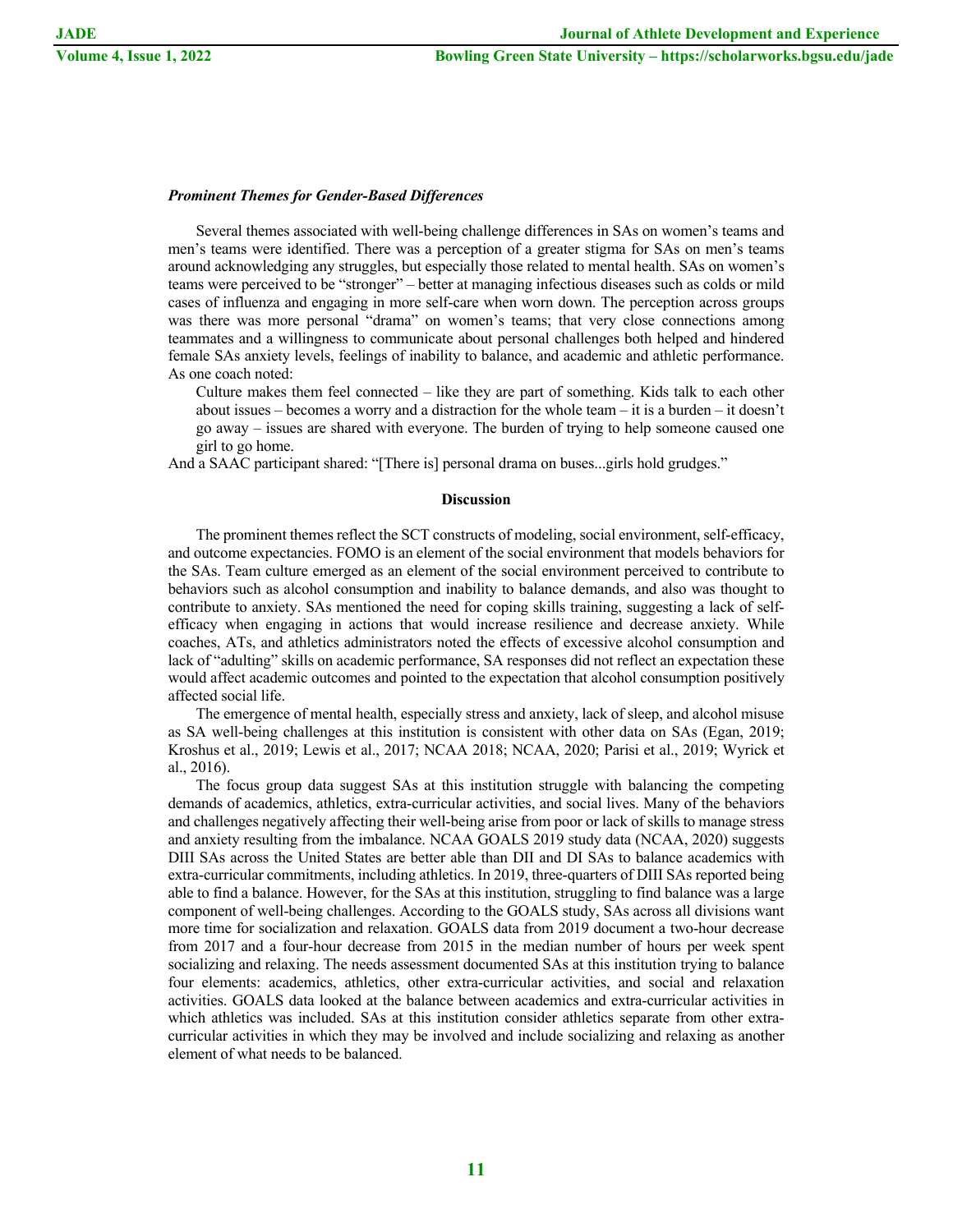An unintended outcome of the NCAA DIII brand, especially for highly successful programs such as this one (multiple national championships, frequent conference championships, and consistent winning records) may be a mismatch between SA expectations for balance and the often conflicting demands of athletics, academics, extra-curricular, and social activities. NCAA materials emphasize the division develops the "well rounded athlete" (NCAA, n.d.b, para.1) through opportunities for SAs competing in the division to be able to participate in enhanced academic opportunities such as undergraduate research, study abroad, and senior theses, along with non-academic extra-curricular activities (NCAA, n.d.a; NCAA, n.d.b.). While positive overall, when viewed through the lens of FOMO, the pressure of trying to have so many experiences added to the responsibilities and time commitments of being a SA contributed to stress felt by SAs at this institution and may be a source of the stress and anxiety reported by SAs across DIII. The worry one is missing out on worthwhile experiences in one's absence coupled with the desire to continually stay connected to one's social network (Przybylski et al., 2013) is FOMO. At this institution, FOMO emerged as a factor affecting a social environment that drove behaviors such as lack of sleep and alcohol use, contributing to SA well-being challenges. This is consistent with the literature in which FOMO has been associated with lack of sleep (Altutaybi et al., 2018; Milyavskaya et al., 2018), anxiety (Altutaybi et al., 2018; Przybylski et al., 2013), and a general negative effect on psychological and physical well-being (Baker et al., 2016) in college students.

The challenge of balancing the four elements is a source of stress for these SAs to which the lack of resiliency noted by focus group participants contributes. Resiliency – the capacity to adapt to and recover from challenges (American Psychological Association, 2012) – is a protective factor against stress (Wendling et al., 2018), and lack of resiliency has been found to be a predictor of depression and anxiety symptoms in college athletes (Drew & Matthews, 2019). Resiliency is linked to coping – the level of skills and strategies one has to manage stress and negative psychological and physical events (Folkman & Moskowitz, 2004). Kaiseler et al. (2017) found SAs who believed they had the resources to effectively cope with challenges and did not dwell on past failures and poor decisions were less likely to experience high levels of stress. Lack of coping skills was noted across focus groups and key informant interviews. The focus group results suggest a lack of confidence on the part of SAs to effectively engage in coping and other skills and behaviors to overcome challenges to and enhance their well-being, consistent with the concept of lack of self-efficacy in SCT (Bandura, 1986).

Social support contributes to resiliency (Wendling et al., 2018) and the ability to cope with and manage stress (Ozbay et al., 2007). It may be that FOMO is perceived by the SAs as an avenue to social support needed to manage stress (Przybylski et al., 2013). But the SAs did not perceive FOMOdriven behaviors with contributing to lack of balance. Across focus groups, alcohol use was implied as associated with many FOMO behaviors. The literature suggests SAs have an elevated risk of excessive consumption of alcohol (Lewis et al., 2017; Parisi et al., 2019) and marijuana (Parisi et al., 2019) compared to non-athletes.

Given the investigation was a case study as part of action research, it was not intended to be generalizable beyond this institution (Merriam, 1998); however, it may contribute to the construction of knowledge (Stake, 1995; Yazan, 2015) especially if other case studies of DIII programs and SAs affirm what these data suggest. The findings and the processes used can provide guidance to other programs seeking to assess SA well-being at their institutions. Thus, a few limitations should be kept in mind. Some responses may have reflected social desirability. For example, coaches may have wanted to signal their knowledge and awareness of health-related issues to a faculty member from the health department by making some assumptions about what the faculty member expected to hear. Along the same lines, the minimal mention of alcohol use by the SAAC group in comparison to other groups may have been due to the SAs not wanting the faculty member to have a poor opinion of them, especially given some tension between SAs and faculty members in general was noted to be a source of stress. In general, SAAC responses to focus group questions were short. When longer responses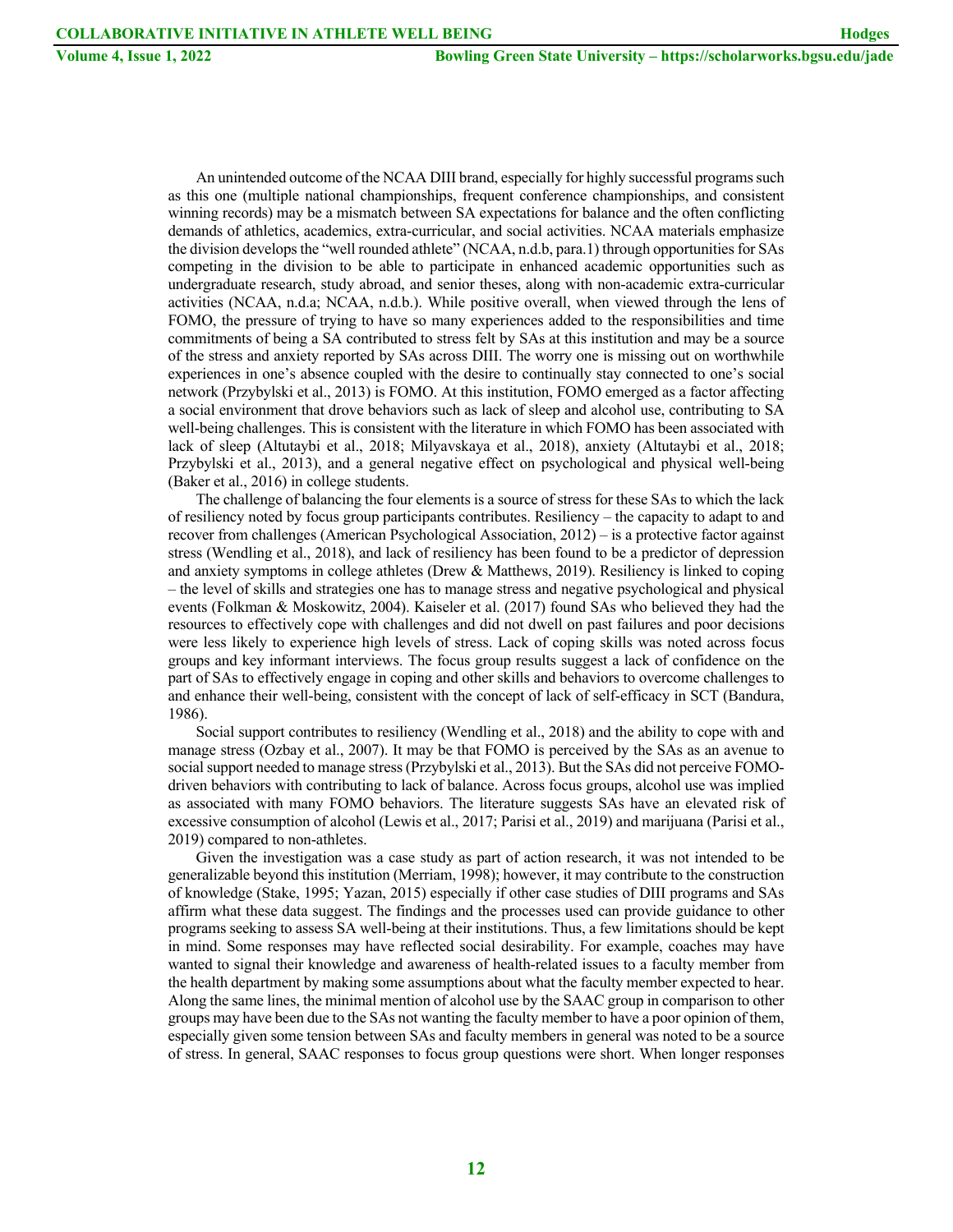were given, other SAAC participants tended to use non-verbal indications of agreement or disagreement rather than elaborate, which was common in the non-SA focus groups. When possible, training alumni SAs to facilitate SA focus groups is likely to decrease these limitations and is consistent with CBPR practice (Minkler & Wallerstein, 2003). Because the size of the SA focus group was larger than recommended (Krueger, 2002), despite the use of audio recording and transcripts, the facilitator and research assistants may have missed contributions to the discussion and/or some SAAC members may not have wanted to fully participate in such a large group. Although research assistants tried to note non-verbal reactions and communication, some likely were missed.

## **Recommendations for Future Research**

While the results of this needs assessment are generalizable only to this institution, given the lack of research focused specifically on DIII they suggest several potential areas of investigation into the DIII experience. Given the mismatch between how the NCAA DIII brand presents the DIII experience against the SA experiences suggested by these results, identification and perceptions of all the elements DIII SAs are trying to balance should be explored, especially given SAs at this institution reported lack of ability to balance as a primary well-being challenge. In order to best assist SAs with well-being challenges, all factors contributing to those challenges need to be identified and the perceptions of the SAs related to these factors measured (Green & Kreuter, 2005). Looking at the effects of FOMO on well-being behaviors in SAs can provide guidance to target programming and interventions. Lack of sleep (Altutaybi et al., 2018; Milyavskaya et al., 2018), anxiety (Altutaybi et al., 2018; Przybylski et al., 2013), and a general negative effect on psychological and physical wellbeing (Baker et al., 2016) in the general college student population has been linked to FOMO.

Self-efficacy is an important predictor of a wide range of health-related behaviors (Simons-Morton & Lodyga, 2021). Research into SA self-efficacy levels associated with diet, stress management, sleep, alcohol use, "adulting," and coping behaviors and skills to confirm associations suggested by this needs assessment would add to understanding the role of self-efficacy in different populations and help shape programs and interventions for SAs. Work in this area especially may be useful given the strength of the research that supports how self-efficacy can be improved (Bandura, 1997).

Two other avenues of investigation also are suggested: the impact of resiliency level on wellbeing in DIII SAs, and the particular well-being challenges of first year, first semester, fall athletes. The interactions of FOMO, social support, and resiliency in SAs suggested here may be a new line of inquiry. Further investigation into the particular well-being challenges of first year, first semester, fall athletes would inform SA orientation and supports for the well-being of these SAs.

Researchers also may consider exploring the elements and processes for successful academic, athletic, and student affairs collaborations within the DIII environment to build SA well-being support programs, resources, and environments.

#### **Conclusion**

Focus group data from SAs, coaches, ATs, and athletic administrators suggested SA well-being challenges at this institution largely were associated with poor diet, stress, lack of adequate sleep, and alcohol use. Fear of missing out, lack of and poor coping skills, poor interpersonal communication, lack of self-advocacy skills, and lack of other "adulting" skills make it difficult for SAs to manage and balance their lives. The lack of balance along with lack of resilience emerged as main contributors to the behaviors and environments creating well-being challenges for the SAs. Future health promotion efforts with this group need to acknowledge and embrace balance; this includes social and relaxation activities as well, not just athletics and academics.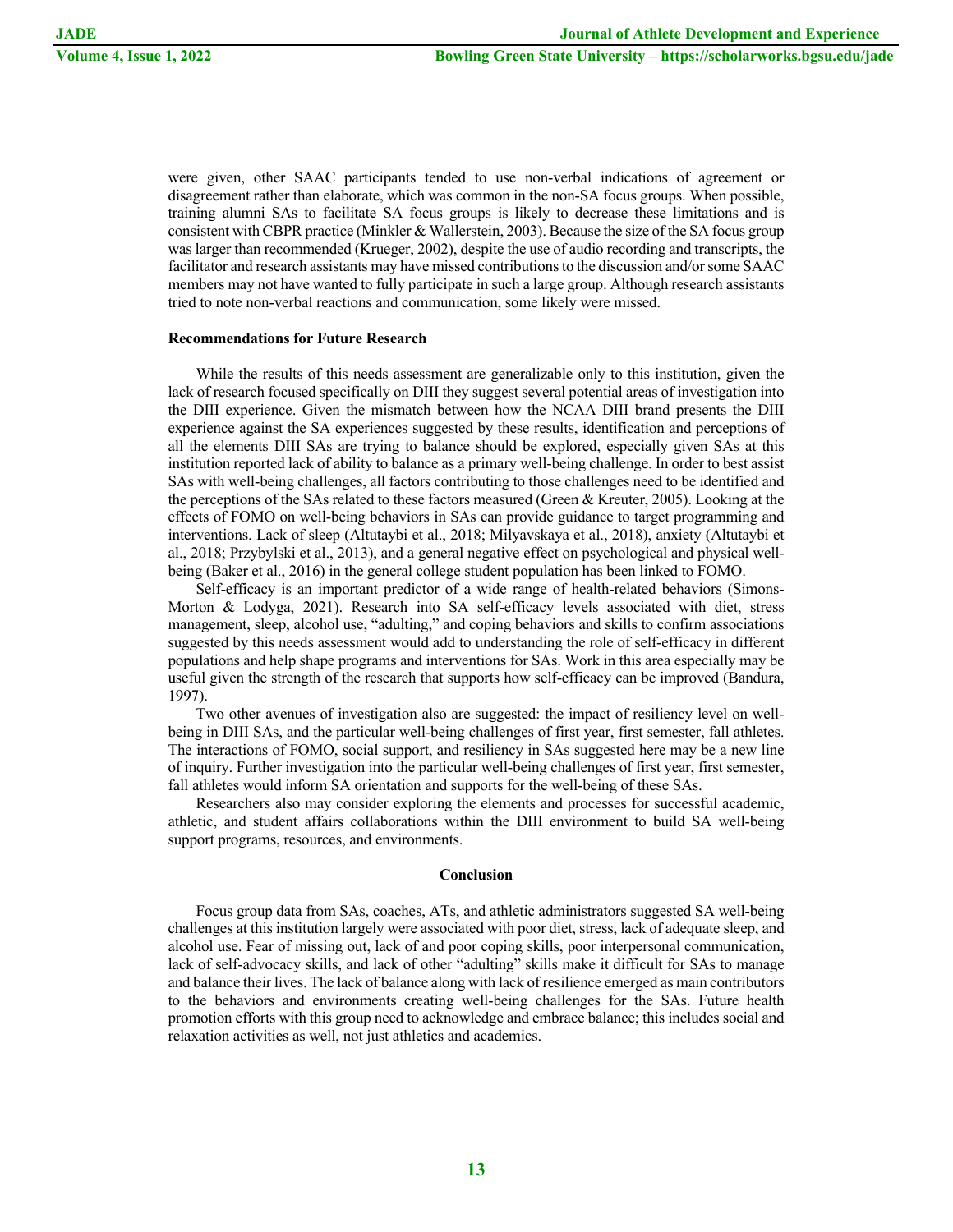Results from part one of the needs assessment suggest part two should document and validate behaviors and environments impacting SA well-being at this institution, especially in the areas of mental health, sleep, nutrition, and alcohol use. Levels of knowledge regarding self-efficacy, wellbeing-enhancing behaviors and skills, "adulting" skills, and attitudes and perceptions associated with well-being-related behaviors should be evaluated. Individuals and environments that either support or hinder well-being behaviors and skills should be identified. Availability and accessibility of programs and services intended to support, maintain, and improve SA well-being also should be assessed. In addition, noting differences across genders, class years, and sport seasons could help best target eventual efforts to enhance SA well-being. An electronic survey administered to all SAs will be employed to collect these data and provide information specific to this program. The results will be used to prioritize and plan initiatives tailored to address SA well-being challenges at this institution.

DIII athletics programs should consider collaborating with faculty and staff to gather information about the well-being of their SAs as a way to build meaningful supports tailored to the particular challenges faced by SAs at their institutions. These collaborations may save athletics departments time and money and can be attractive to faculty, professional staff, and graduate students who need to conduct research and engage in service activities.

#### **References**

- Alutaybi, A., Al-Thani, D., McAlaney, J., & Ali, R. (2020). Combating fear of missing out (FoMO) on social media: The FoMO-R method. *International Journal of Environmental Research and Public Health, 17*(17), 6128-6156. https://doi.org/10.3390/ijerph17176128
- American Psychological Association. (2012). *Building your resilience*. APA. https://www.apa.org/topics/resilience
- Baker, Z. G., Krieger, H., & LeRoy, A. S. (2016). Fear of missing out: Relationships with depression, mindfulness, and physical symptoms. *Translational Issues in Psychological Science, 2*(3), 275-282. https://doi.org/10.1037/tps0000075
- Bandura, A. C. (1986). *Social foundations of thought and action*. Prentice Hall.
- Bartholomew, L. K., Parcel, G. S., Kok. G., & Gottleib, N. H. (2006). *Planning health promotion programs: An intervention mapping approach* (2nd ed*.*). Jossey-Bass.
- Bradbury, H., & Reason, P. (2003). Issue and choice points for improving the quality of action research. In M. Minkler & N. Wallerstein (Eds.), *Community-Based Participatory Research*. Jossey-Bass.
- Creswell, J. D., & Creswell, J. W. (2017). *Research design: Qualitative, quantative and mixed methods approaches* (5th edition)*.* Sage.
- Dodge, R., Daly, A., Huyton, J., & Sanders, L. (2012). The challenge of defining wellbeing. *International Journal of Wellbeing*, *2*(3), 222-235. https://doi.org/10.5502/ijw.v2i3.4
- Drew, B., & Matthews, J. (2019). The prevalence of depressive and anxiety symptoms in studentathletes and the relationship with resilience and help-seeking behavior. *Journal of Clinical Sport Psychology, 13*, 421-429. https://doi.org/10.1123/jcsp.2017-0043
- Egan, K. P. (2019). Supporting mental health and well-being among student-athletes. *Clinics in Sports Medicine, 38,* 537-544. https://doi.org/10.1016/j.csm.2019.05.003
- Folkman, S., & Moskowitz, T. M. (2004). Coping: Pitfalls and promise. *Annual Review of Psychology, 55*, 745-774. https://doi.org/10.1146/annurev.psych.55.090902.141456
- Green, L. W., & Kreuter, M. W. (2005). *Health program planning: An educational and ecological approach (*4th ed*.*)*.* McGraw-Hill.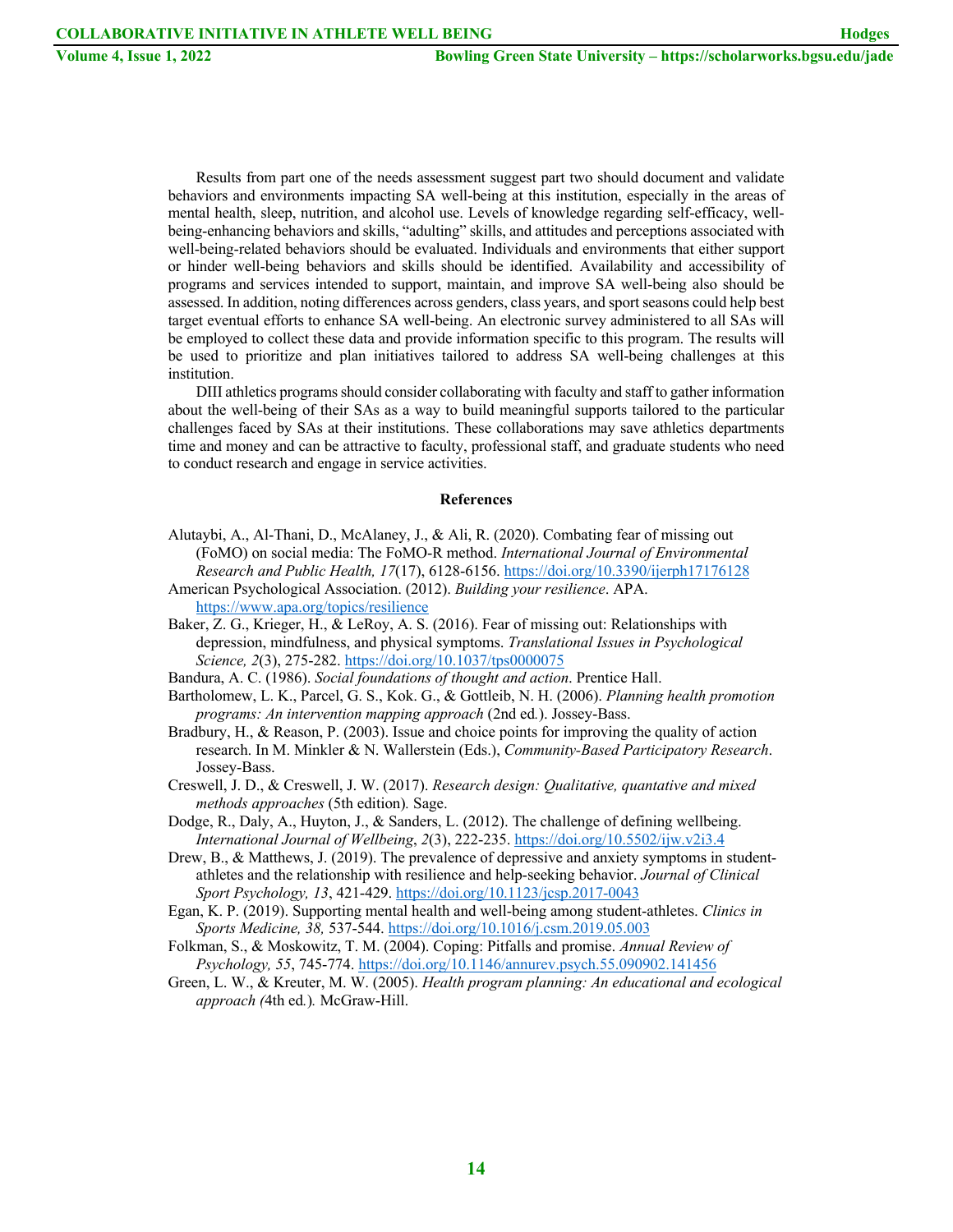- Hodges, B. C., & Griffin, C. J. (2021). *Athletic administrators' perceptions of the role of athletics departments in health promotion and health education activities for student athletes* [Manuscript in preparation]. Health Department, State University of New York-College at Cortland.
- Hodges, B. C., & Videto, D. M. (2011). *Assessment and planning in health programs* (2nd ed.). Jones and Bartlett.
- Kaiseler, M., Poolton, J. M., Backhouse, S. H., & Stanger, N. (2017). The relationship between mindfulness and life stress in student-athletes: The mediating role of coping effectiveness and decision rumination. *The Sport Psychologist*, *31*, 288-298. https://doi.org/10.1123/tsp.2016- 0083
- Karpinski, C. (2012). Exploring the feasibility of an academic course that provides nutrition education to collegiate athletes. *Journal of Nutrition Education and Behavior, 44*(3), 267-270. https://doi.org/10.1016/j.jneb.2011.09.004
- Koshy, E., Kosy, V., & Waterman, M. (2011). *Action research in healthcare*. Sage. http://dx.doi.org/10.4135/9781446288696.n1
- Kroshus, E., Wagner, J., Wyrick, D., Athey, A., Bell, L., Benjamin, H. J., Grandner, M. A., Kline, C. E., Mohler, J. M., Pritchard, J. R., Watson, N. F., & Hainline, B. (2019). Wake up call for collegiate athlete sleep: Narrative review and consensus recommendations from the NCAA interassociation task force on sleep and wellness. *British Journal of Sports Medicine, 53*, 731- 736. https://bjsm.bmj.com/content/53/12/731
- Krueger, R. A. (2002). *Designing and conducting focus group interviews*. https://www.eiu.edu/ihec/Krueger-FocusGroupInterviews.pdf
- Lewis, T. F., Milroy, J., Wyrick, D., Hebard, S. P., & Lamberson, K. A. (2017). Binge-drinking and non-binge-drinking student-athletes: The role of proximal norms, negative expectancies, and selected sociodemographic variables. *Journal of Child and Adolescent Substance Abuse, 26*(2), 141-151. http://dx.doi.org/10.1080/1067828X.2016.1222978
- Merriam, S. B. (1998). *Qualitative research and case study applications in education*. Jossey-Bass.
- Miles, M., Huberman, A. M., & Saldaña, J. (2020). *Qualitative data analysis: A methods sourcebook* (4th ed.). Sage.
- Milyavskaya, M., Saffran, M., Hope, N., & Koestner, R. (2018). Fear of missing out: Prevalence, dynamics, and consequences of experiencing FOMO. *Motivation & Emotion*, *42*(5), 725-737. https://doi.org/10.1007/s11031-018-9683-5
- Minkler, M. & Wallerstein, N. (2003). Introduction to community-based participatory research. In M. Minkler & N. Wallerstein (Eds.), *Community-Based Participatory Research*. Jossey-Bass.
- National Collegiate Athletic Association. (n.d.a). *Division III 2020-2021 Facts and Figures.* https://ncaaorg.s3.amazonaws.com/about/d3/D3\_FactandFigures.pdf
- National Collegiate Athletic Association. (n.d.b). *What does DIII have to offer?* https://www.ncaa.org/governance/what-does-division-iii-have-offer
- National Collegiate Athletic Association. (2020). *Five themes from the NCAA GOALS study of the student-athlete experience* [PowerPoint slides]*.* https://ncaaorg.s3.amazonaws.com/research/goals/2020D3RES\_GOALS2020con.pdf
- National Collegiate Athletic Association. (2018, June). *NCAA national study on substance use habits of college student-athletes: Executive summary* [PowerPoint slides]. https://ncaaorg.s3.amazonaws.com/research/substance/2018RES\_SubstanceUseFinalReport.p df
- National Collegiate Athletic Association, Sport Science Institute. (2017). *Substance abuse prevention and intervention: An athletics tool kit.* https://ncaaorg.s3.amazonaws.com/ssi/substance/SSI\_SubstanceAbusePreventionToolKit.pdf